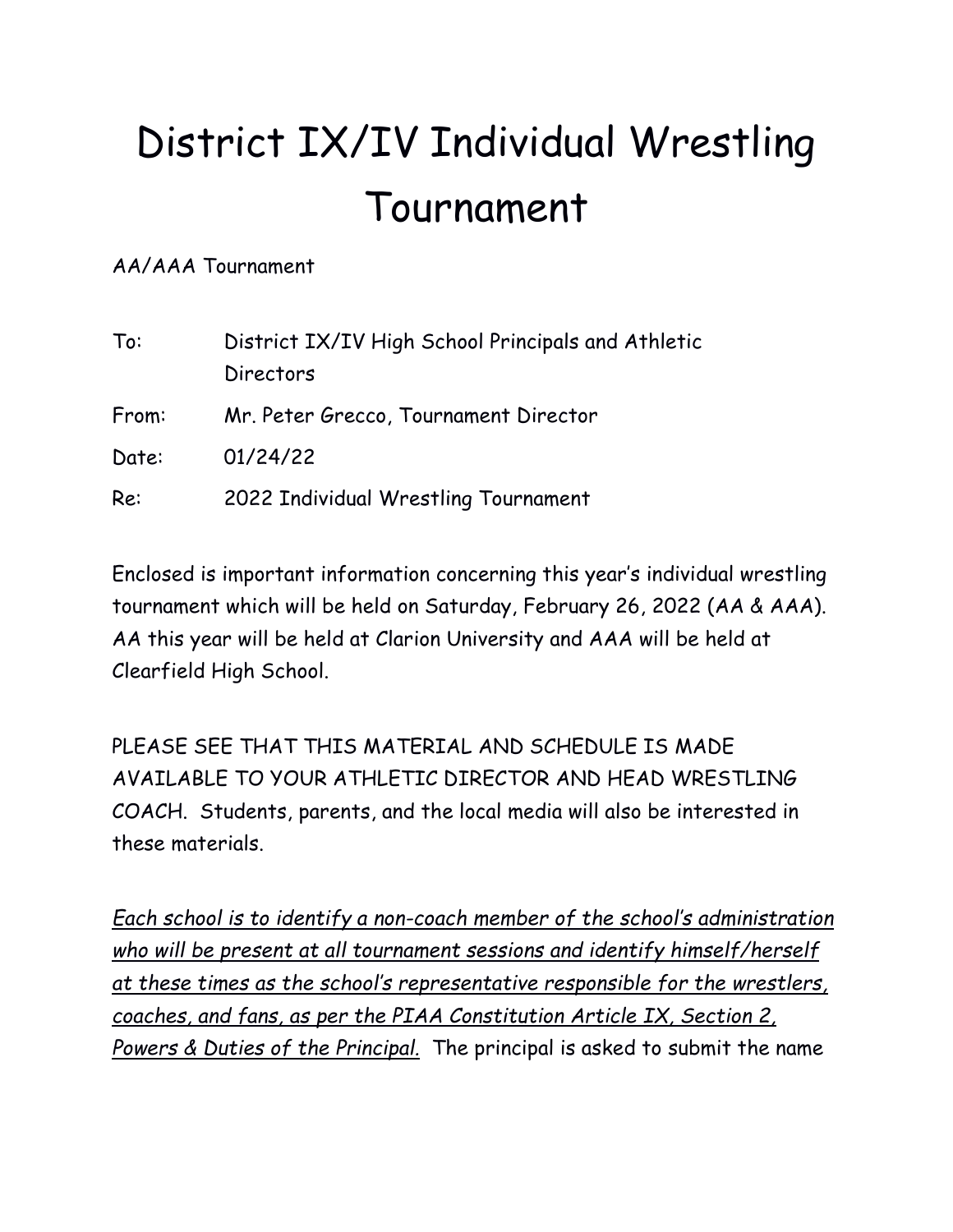of this individual. We will have a sign-in sheet for that individual at the tournament.

If you or any of your school personnel have any questions concerning this tournament, please contact me at 814-591-7835

Peter Grecco, Tournament Director 814-591-7835 pgrecco@brockway.k12.pa.us

# TOURNAMENT SUPERVISION

The wrestling tournament is under the supervision of the District IX PIAA Committee. Chairman of the Wrestling Committee is Mr. Peter Grecco. The District IX Wrestling Committee consists of the following members:

| Peter Grecco       | <b>Tournament Director</b> |
|--------------------|----------------------------|
| <b>Bill Jordan</b> | Committee Member           |
| Bob Gearhart       | Committee Member           |
| Dave Osborne       | Committee Member           |
| Kevin Doverspike   | Committee Member           |

# SEEDING MEETING

**The AAA Seeding meeting will be done by email**. AAA seeding process will be done by e-mail, so all coaches will be asked to follow this procedure. Coaches must submit their line-ups to me by Friday, February 18 via email. I will seed the wrestlers using a power-point system (used by AAA last year). The AA seeding meeting will take place at Brockway Jr. Sr. High School on February  $20^{th}$  at 11:00 am in Room 400.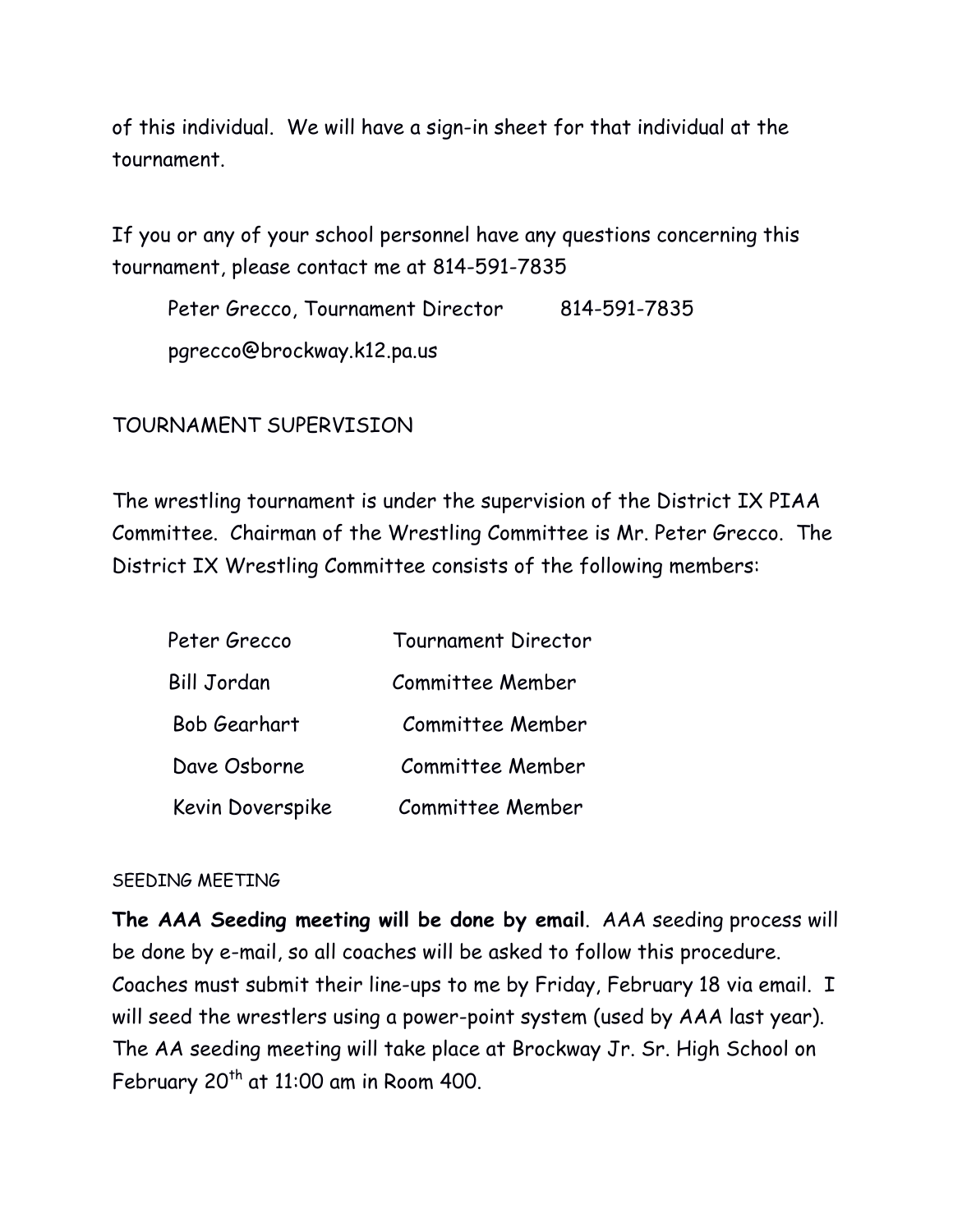Entry into the District IX Tournament is a two-part process. (A) Entries will be first verified at the seeding meeting. **There will be NO substitution at the tournament unless it is for a verified injury or illness.** A wrestler may not change weight classes once entered in a weight at the seeding meeting. (B) To finalize entry the wrestler must make weight at the weight class entered at the seeding meeting. There will be no forfeits in the first round of wrestling. All empty lines on the bracket will be considered byes, even if the line had been filled at the seeding meeting. **All COACHES MUST BRING A WEIGHT ASSESSMENT SHEET TO WEIGH-INS ON SATURDAY.**

#### TIME SCHEDULE FOR AA TOURNAMENT

- **9:30 A.M. - Round 1- Championship Preliminaries (3 mats) (Session I is round 1-6)**
- **Round 2- Championship Quarter Finals & Consolation Round #1**
- **Round 3- Consolation Round #2**
- **Round 4- Championship Semi-Finals & Consolation Quarter Finals**
- **Round 5- Consolation Semi-Finals**
- **Round 6- 5th and 6th place matches (2 mats)**
- **3:45 PM – Hall of Fame Inductions**
- **4:00 P.M. - Parade of Champions for Championships (Finals only)**
- **4:10 P.M. - Round 7- Championship & Consolation Finals (2 mats) (Session II is round 7)**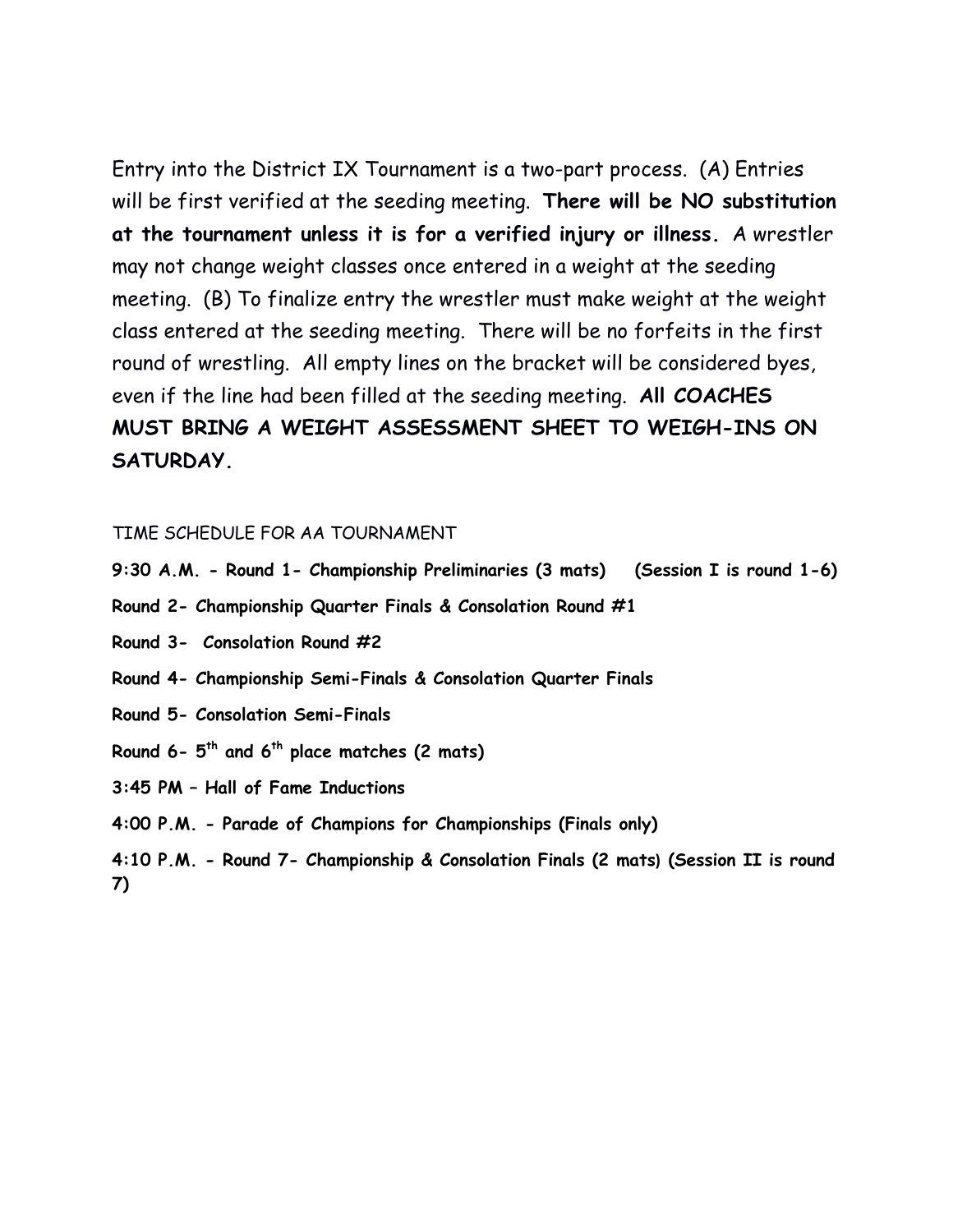Saturday, February 26

#### TIME SCHEDULE FOR AAA TOURNAMENT

**9:30 A.M. - Round 1- Championship Quarter Finals (2 mats) (Session I round 1-4)**

**Round 2- Championship Semi-Finals & Consolation Quarter Finals**

**Round 3- Consolation Semi-Finals**

**Round 4- 5th and 6th place matches**

**3:45 P.M. - Parade of Champions for Championships (Finals only)**

**4:00 P.M. - Round 5- Championship & Consolation Finals (2 mats) (Session II Round 5)**

#### WEIGH-INS

AA Saturday 2/26 8:00 AM AAA 2/26 8:00 AM

The PIAA referees will be responsible for the format and completion of the weighins. Wrestlers will have to pass hair, skin, and fingernail checks prior to gaining entry to the scales for weigh-in. Completed and current PIAA contagious skin disease forms are preferred at this time, however, wrestlers must be cleared prior to the start of the competition.

IT IS IMPERATIVE THAT ALL TEAMS BE PRESENT AT THE POSTED WEIGH-IN TIME. ONCE THE WEIGH-IN PROCESS BEGINS, NO ONE MAY ENTER OR LEAVE THE WEIGH-IN AREA UNTIL ALL WEIGHT CLASSES HAVE BEEN WEIGHTED IN. THE WEIGH-IN PERIOD WILL END IMMEDIATELY AFTER THE LAST 285 LB. WRESTLER IS WEIGHED-IN. As per the NHFS rules there is no longer a posted weigh-in period, with a start time and finish time.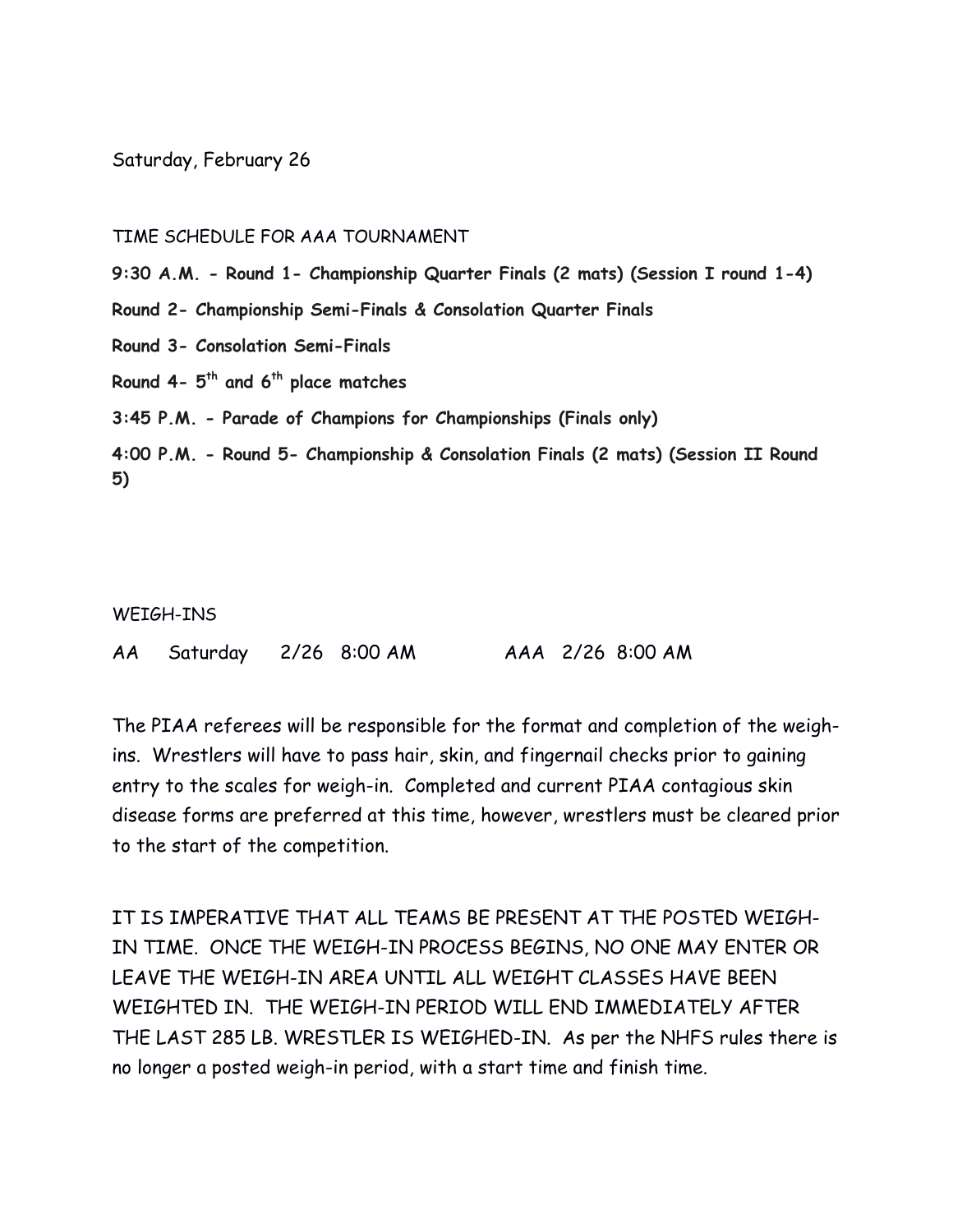#### **COACHES MEETING**

| Saturday 2/26 AA |     | 9:00 AM Coaches Room |
|------------------|-----|----------------------|
|                  | AAA | 9:00 AM Coaches Room |

#### **MEALS**

AAA Meals and snacks will be available throughout the tournament in the Clearfield High School cafeteria. Please contact Robert Gearhart at 765-5511 ext. 2003. AA meals and snacks will be available at the CUP concession stands.

### **AWARDS**

The District IX Committee will award a Team Trophy and  $1<sup>st</sup>$ ,  $2<sup>nd</sup>$ ,  $3<sup>rd</sup>$ , and  $4<sup>th</sup>$  place medals to individual place-winners at each weight class.

The Joseph Kata Award for the Outstanding Wrestler in AA and AAA will be presented by the District IX Committee.

The Coach of the Year Award in AA and AAA will be provided by the District IX Wrestling Coaches Association.

# **ELIGIBILITY**

All wrestlers must meet all PIAA eligibility standards and submit a current weigh-in sheet at the Seeding meeting. **COACHES MUST BRING A WEIGHT ASSESSMENT SHEET TO THE WEIGH-INS ON SATURDAY.**

**CONTESTANT DECORUM**